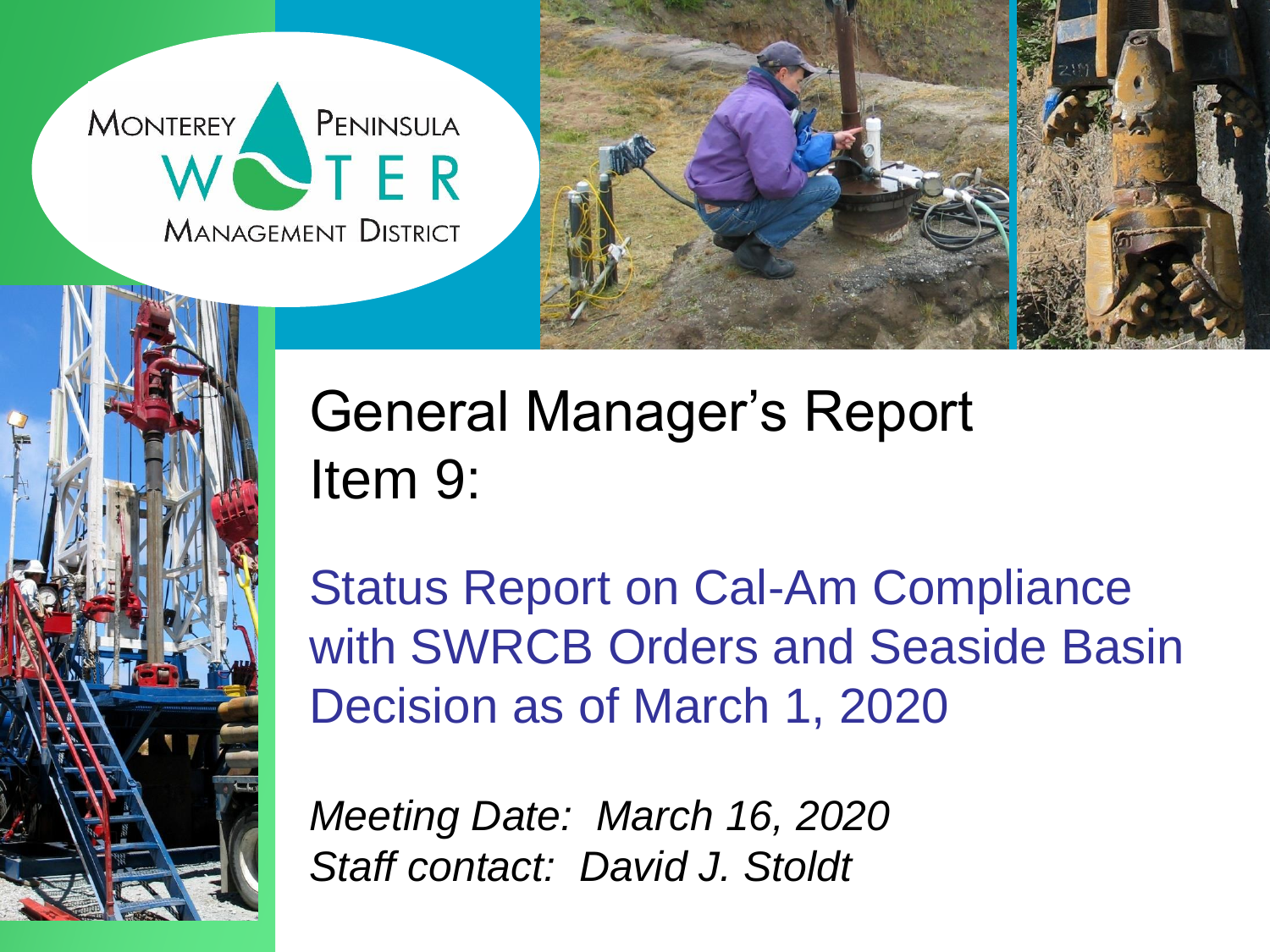

**Actual versus Target Production Oct to Feb - Water Year 2020 (All Values in Acre-Feet)**

|                | <b>MPWRS</b>   |                                  |          |             |                              |  |  |
|----------------|----------------|----------------------------------|----------|-------------|------------------------------|--|--|
|                | Carmel         | <b>Seaside Groundwater Basin</b> |          |             |                              |  |  |
| Year-to-Date   | River          |                                  | Laguna   | Ajudication | <b>MPWRS</b><br><b>Total</b> |  |  |
| Values         | Basin $^{2,6}$ | Coastal                          | Seca     | Compliance  |                              |  |  |
| Target         | 3,222          | 1,000                            | $\Omega$ | 1,000       | 4,222                        |  |  |
| Actual $4$     | 3,106          | 890                              | 123      | 1,013       | 4,120                        |  |  |
| Difference     | 116            | 110                              | $-123$   | $-13$       | <b>102</b>                   |  |  |
| WY 2019 Actual | 2,964          | 1,061                            | 100      | 1,014       | 4,126                        |  |  |

1. This table is current through the date of this report.

2. For CDO compliance, ASR, Mal Paso, and Table 13 diversions are included in River production per State Board.

3. Sand City Desal, Table 13, and ASR recovery are also tracked as water resources projects.

4. To date, 418 AF and 88 AF have been produced from the River for ASR and Table 13 respectively.

5. All values are rounded to the nearest Acre-Foot.

6. For CDO Tracking Purposes, ASR production for injection is capped at 600 AFY.

7. Table 13 diversions are reported under water rights but counted as production from the River for CDO tracking.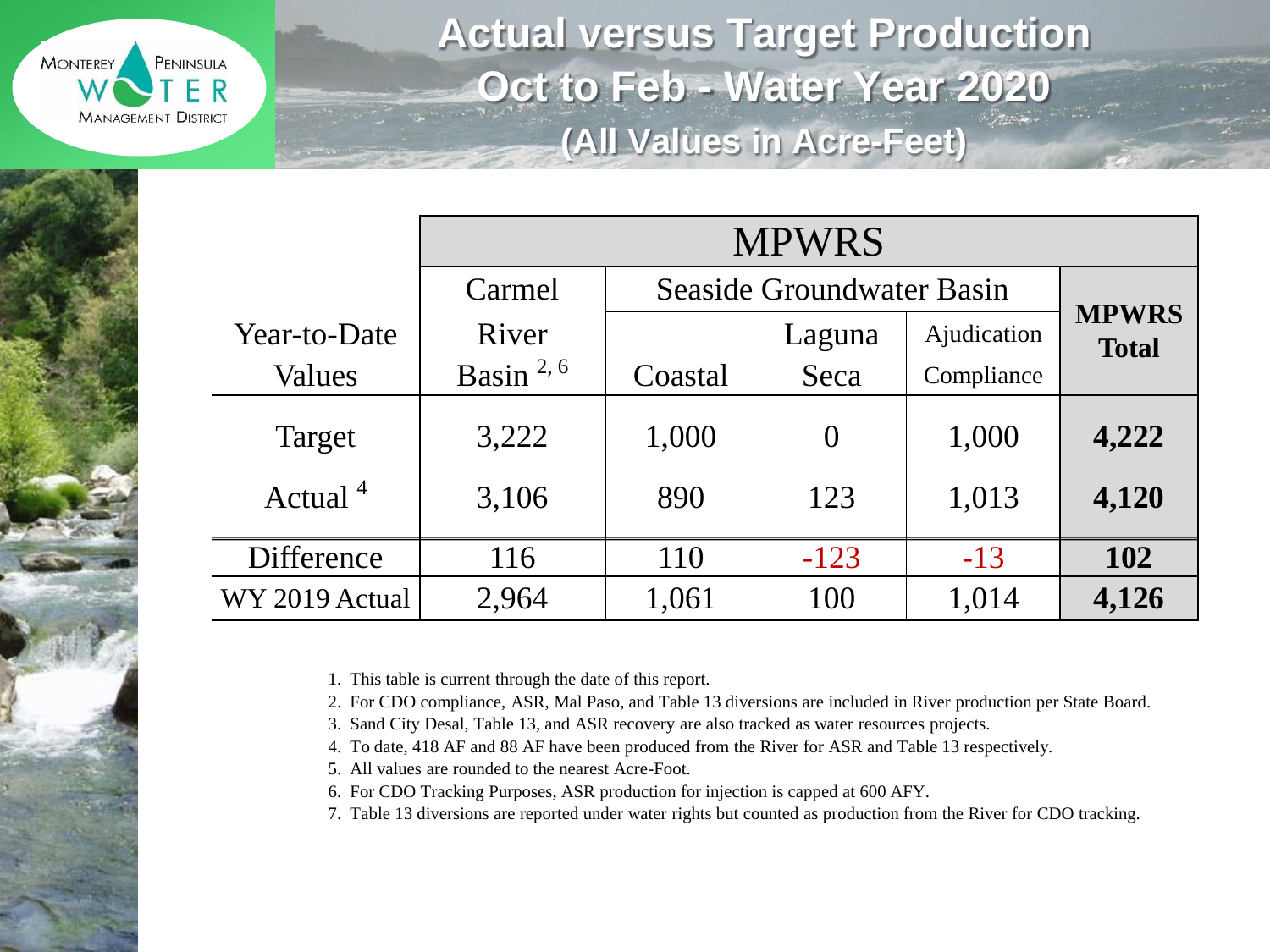

**Actual versus Target Production Oct to Feb - Water Year 2020 (All Values in Acre-Feet)**

|                        | <b>Water Projects and Rights</b> |              |                           |                                           |
|------------------------|----------------------------------|--------------|---------------------------|-------------------------------------------|
| Year-to-Date<br>Values | <b>ASR</b><br>Recovery           | Table 13 $7$ | Sand<br>City <sup>3</sup> | Water Projects and<br><b>Rights Total</b> |
| Target                 |                                  | 114          | 125                       | 239                                       |
| Actual <sup>4</sup>    |                                  | 88           | 37                        | 125                                       |
| Difference             |                                  | 26           | 88                        | <b>114</b>                                |
| WY 2019 Actual         |                                  | 172          | 73                        | 245                                       |

1. This table is current through the date of this report.

2. For CDO compliance, ASR, Mal Paso, and Table 13 diversions are included in River production per State Board.

- 3. Sand City Desal, Table 13, and ASR recovery are also tracked as water resources projects.
- 4. To date, 418 AF and 88 AF have been produced from the River for ASR and Table 13 respectively.

5. All values are rounded to the nearest Acre-Foot.

6. For CDO Tracking Purposes, ASR production for injection is capped at 600 AFY.

7. Table 13 diversions are reported under water rights but counted as production from the River for CDO tracking.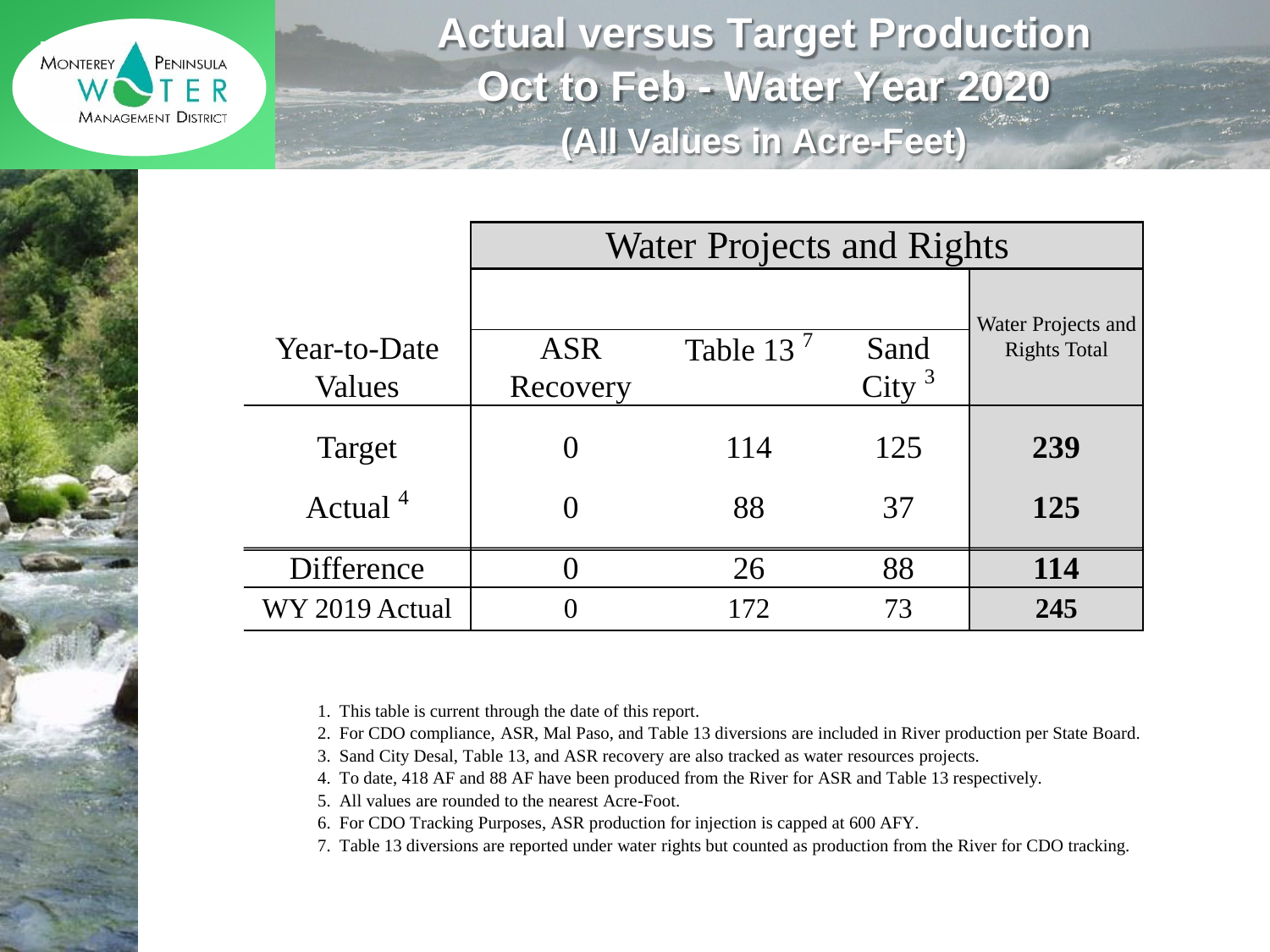

**Production for Customer Service for Cal-Am: Water Year 2020 (All Values in Acre-Feet)**

#### **Monthly Production from all Sources for Customer Service: WY 2020**

|                | <b>Basin</b> | <b>Carmel River Seaside Basin</b>                                                                                                 | <b>ASR</b><br><b>Recovery</b>                                                                                                                        | Table 13         | <b>Sand City</b> | <b>Mal Paso</b>                  | <b>Total</b> |
|----------------|--------------|-----------------------------------------------------------------------------------------------------------------------------------|------------------------------------------------------------------------------------------------------------------------------------------------------|------------------|------------------|----------------------------------|--------------|
| <b>Oct-19</b>  | 505          | 412                                                                                                                               | $\overline{0}$                                                                                                                                       | $\boldsymbol{0}$ | $\boldsymbol{0}$ | 4                                | 921          |
| <b>Nov-19</b>  | 524          | 299                                                                                                                               | $\theta$                                                                                                                                             | $\mathbf{0}$     | $\theta$         | 2                                | 825          |
| <b>Dec-19</b>  | 391          | 169                                                                                                                               | $\mathbf{0}$                                                                                                                                         | 75               | $\Omega$         | 0                                | 635          |
| $Jan-20$       | 533          | 111                                                                                                                               | $\mathbf{0}$                                                                                                                                         | 13               | 10               | $\overline{0}$                   | 667          |
| $Feb-20$       | 632          | 22                                                                                                                                | $\boldsymbol{0}$                                                                                                                                     | $\mathbf{0}$     | 27               | 9                                | 689          |
| $Mar-20$       |              |                                                                                                                                   |                                                                                                                                                      |                  |                  |                                  |              |
| Apr-20         |              |                                                                                                                                   |                                                                                                                                                      |                  |                  |                                  |              |
| $May-20$       |              |                                                                                                                                   |                                                                                                                                                      |                  |                  |                                  |              |
| $Jun-20$       |              |                                                                                                                                   |                                                                                                                                                      |                  |                  |                                  |              |
| $Jul-20$       |              |                                                                                                                                   |                                                                                                                                                      |                  |                  |                                  |              |
| Aug- $20$      |              |                                                                                                                                   |                                                                                                                                                      |                  |                  |                                  |              |
| $Sep-20$       |              |                                                                                                                                   |                                                                                                                                                      |                  |                  |                                  |              |
| <b>Total</b>   | 2,586        | 1,013                                                                                                                             | $\boldsymbol{0}$                                                                                                                                     | 88               | 37               | 15                               | 3,739        |
| <b>WY 2019</b> | 2,174        | 1,161                                                                                                                             | $\boldsymbol{0}$                                                                                                                                     | 172              | 73               | 21                               | 3,622        |
|                |              |                                                                                                                                   | 1. This table is produced as a proxy for customer demand.<br>2. Numbers are provisional and are subject to correction.<br>Rationing Trigger: WY 2020 |                  |                  |                                  |              |
|                |              | 12 Month Moving Average <sup>1</sup>                                                                                              | 9,830                                                                                                                                                | 10,130           |                  | <b>Rule 160 Production Limit</b> |              |
|                |              | 1. Average includes production from Carmel River, Seaside Basin, Sand City Desal, and ASR recovery produced for Customer Service. |                                                                                                                                                      |                  |                  |                                  |              |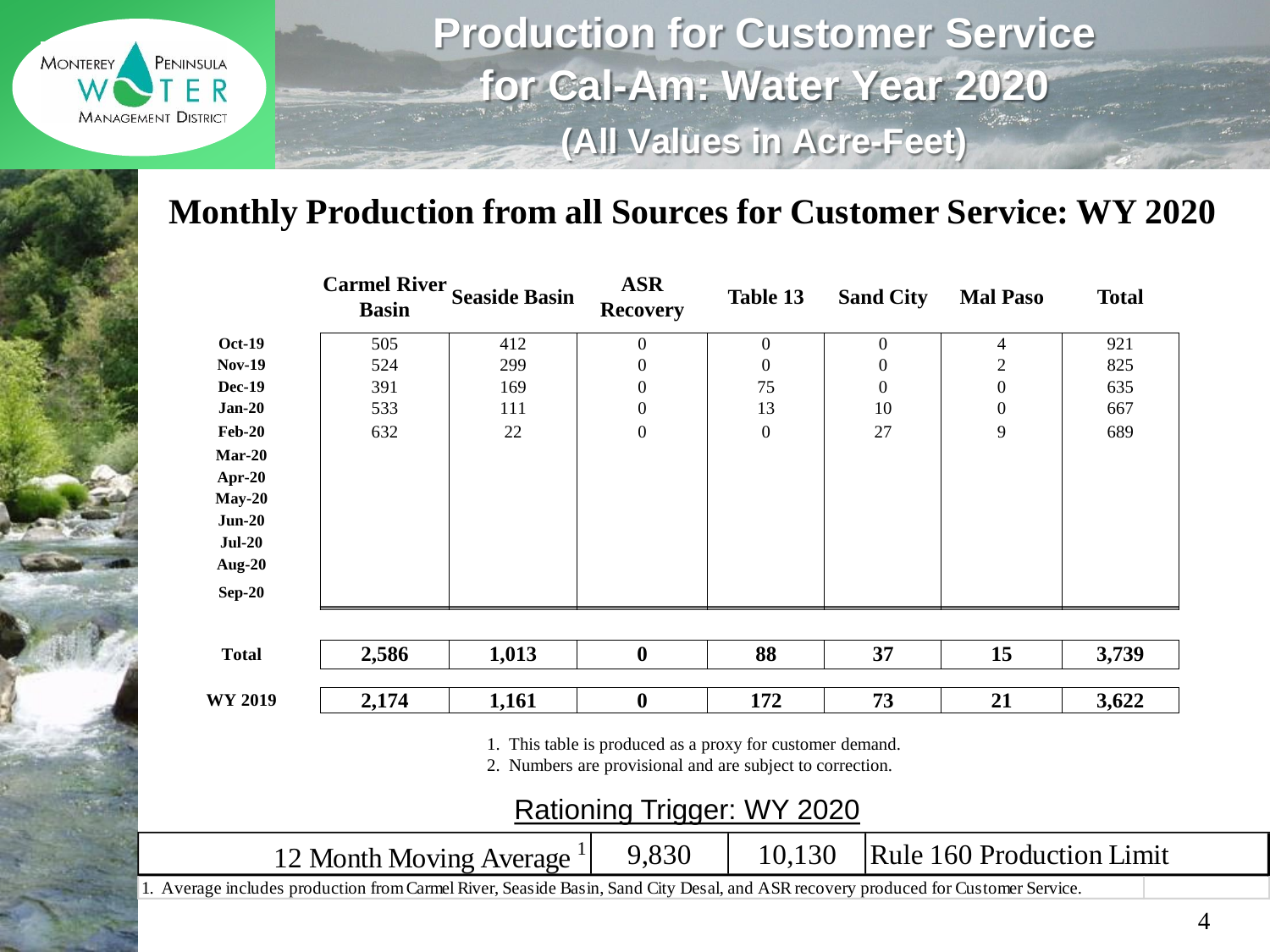**MONTEREY** PENINSULA ER **MANAGEMENT DISTRICT** 

**Monthly Recorded Rainfall at San Clemente Rain Gage: Water Year 2020**

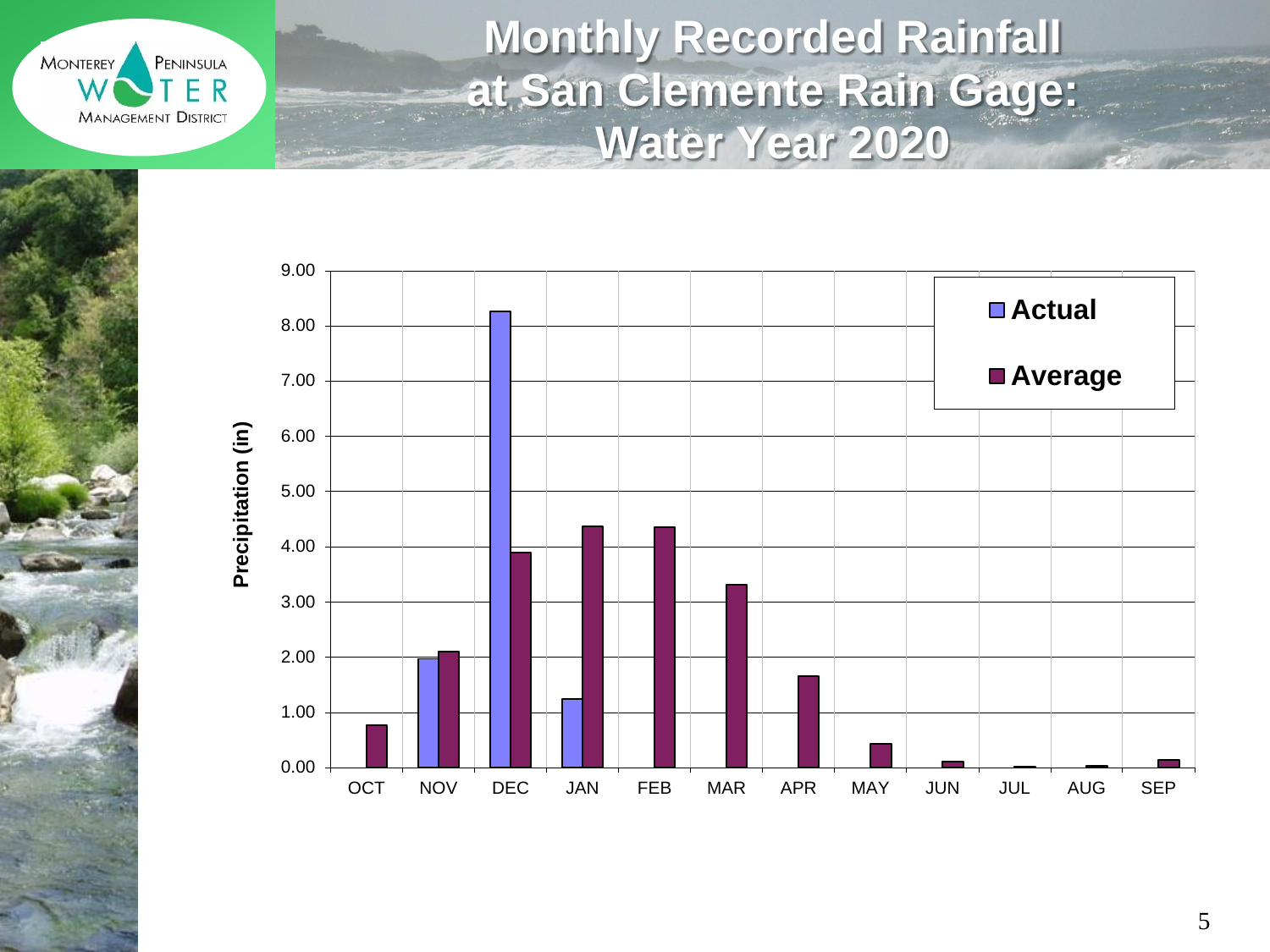

### **Daily Recorded Rainfall at San Clemente Rain Gage: Water Year 2020**

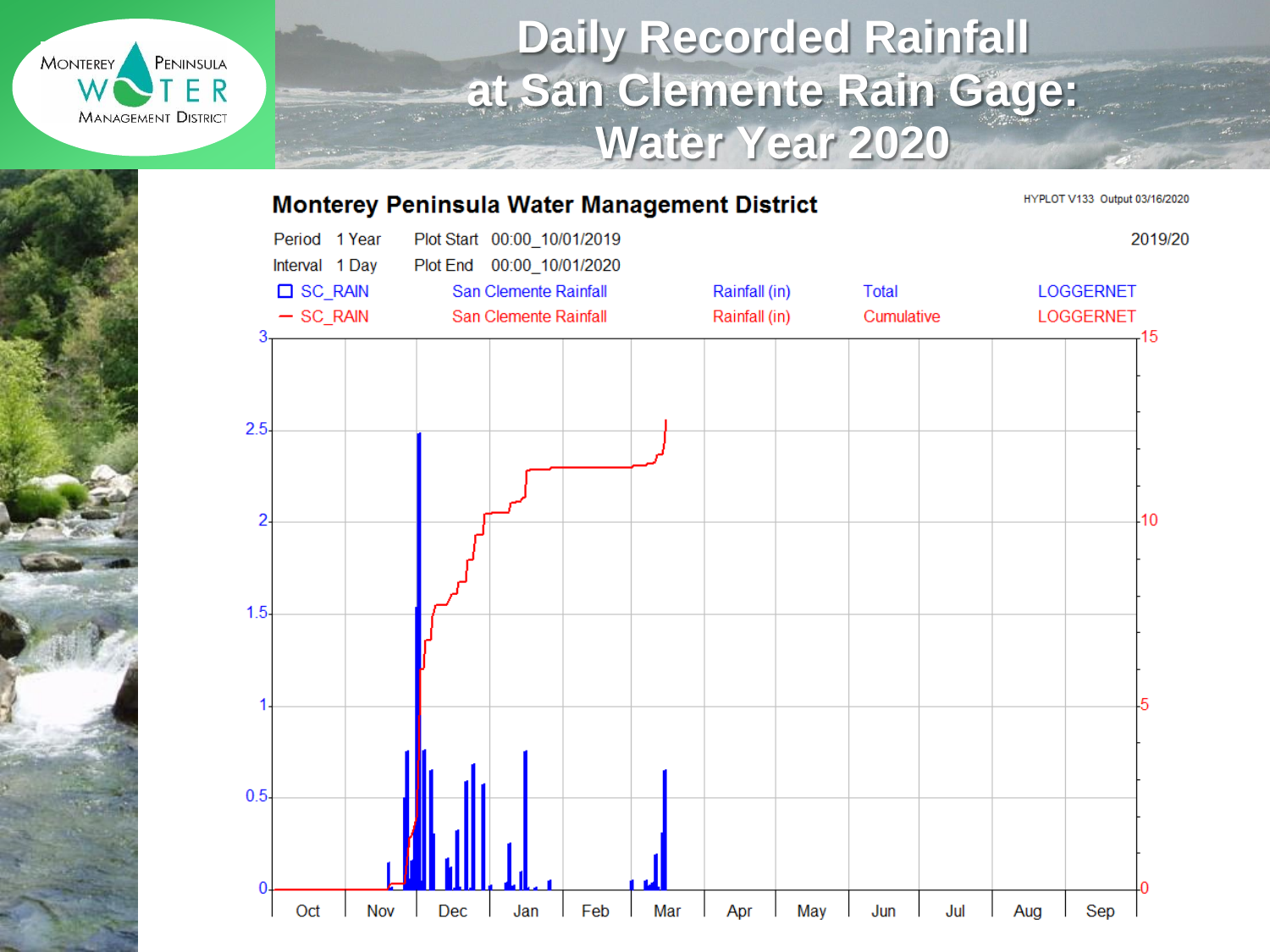

provided the second contract of

## **Estimated Unimpaired Carmel River Flow at Sleepy Hollow Weir: Water Year 2020**